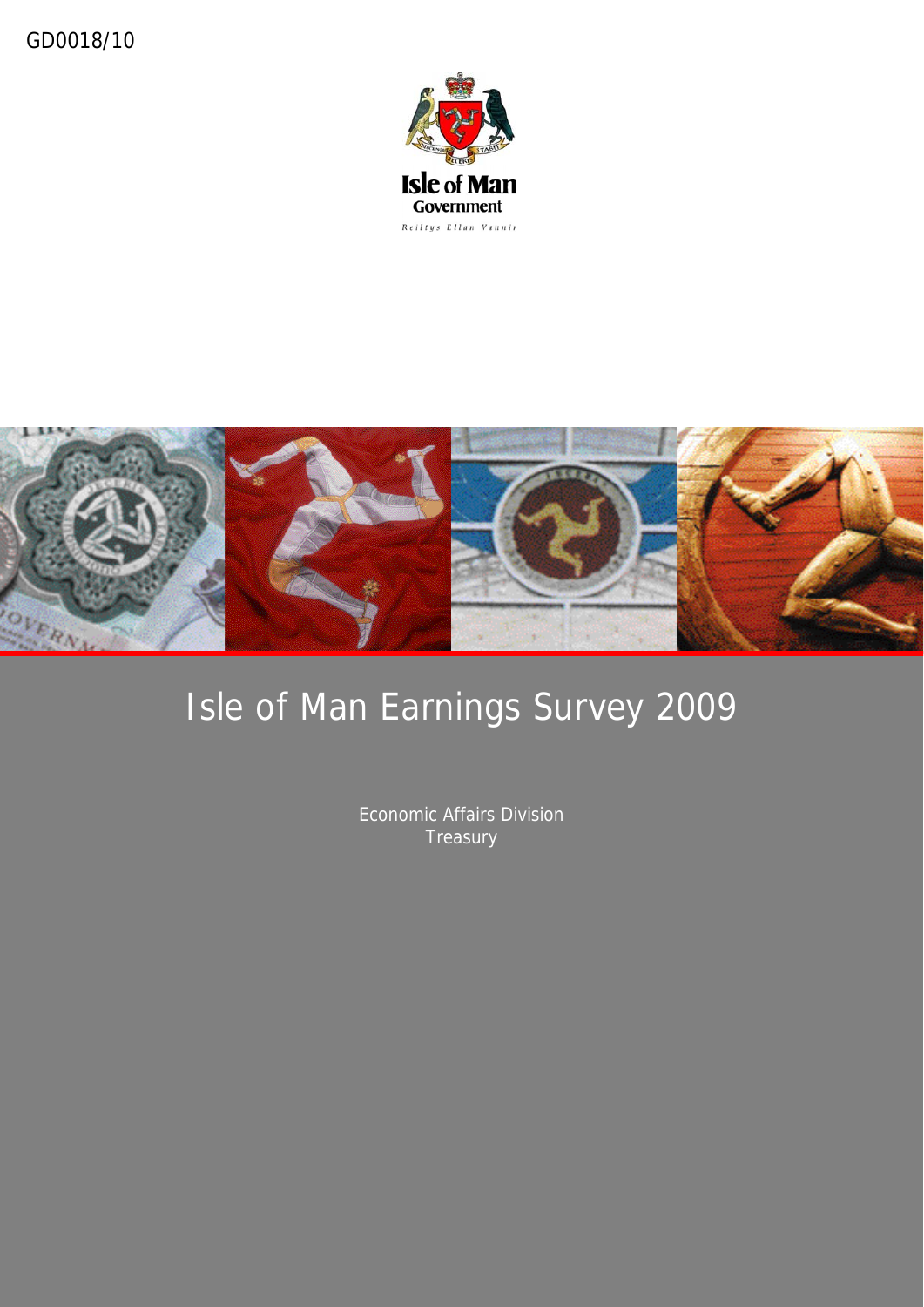#### **ISLE OF MAN EARNINGS SURVEY 2009**

#### **SUMMARY OF RESULTS**

- \* In June the average gross weekly pay of full-time employees was £571.54 (Table One);
- \* Median gross weekly pay of full-time employees was £496.25 (Table One);
- \* The middle 50% of full-time employees earned between £383 and £673 per week (Table One);
- Average earnings increased by 0.5% between June 2008 and June 2009 compared with a fall in retail prices of 0.9% (Table Four);
- \* Full-time employees worked an average of 37.8 hours per week, including 1.2 hours of overtime (Table Two);
- \* Overtime, incentive pay and shift premia made up 6.6% of employees' gross weekly earnings (Table One);
- \* Average earnings in the Isle of Man were 2.7% below average earnings in the United Kingdom (Table Five);
- Average gross hourly earnings including overtime were £15.41 (Table Two);
- 80% of employees worked less than 40 hours per week (Table Nine);

#### **THE SAMPLE**

A sample of employees was drawn at random from income tax records and a questionnaire was sent to the last known employer of each of the selected employees. The questionnaire requested details of the employee's sex, year of birth, occupation, industry, length of service, basic weekly hours, overtime hours and gross earnings. Gross earnings were split into basic pay, overtime pay, incentive payments and shift and other payments. Questions were included to determine whether either earnings had been affected by absence or the employee was paid on adult rates. The information requested related to the pay period including 9th June, 2009.

Employers were required to submit returns under the Statistics Act 1999. A summary of the response is given in Table Eleven.

#### **FURTHER INFORMATION**

Unpublished data may be supplied on request. Enquiries should be addressed to the Economic Affairs Division.

All enquiries to:-J.M. Caley, Economic Affairs Division, Treasury, Illiam Dhone House, 2 Circular Road, Douglas, Isle of Man, IM1 1PQ

Tel: (01624) 685780 Fax: (01624) 685747 email: martin.caley@gov.im

February 2010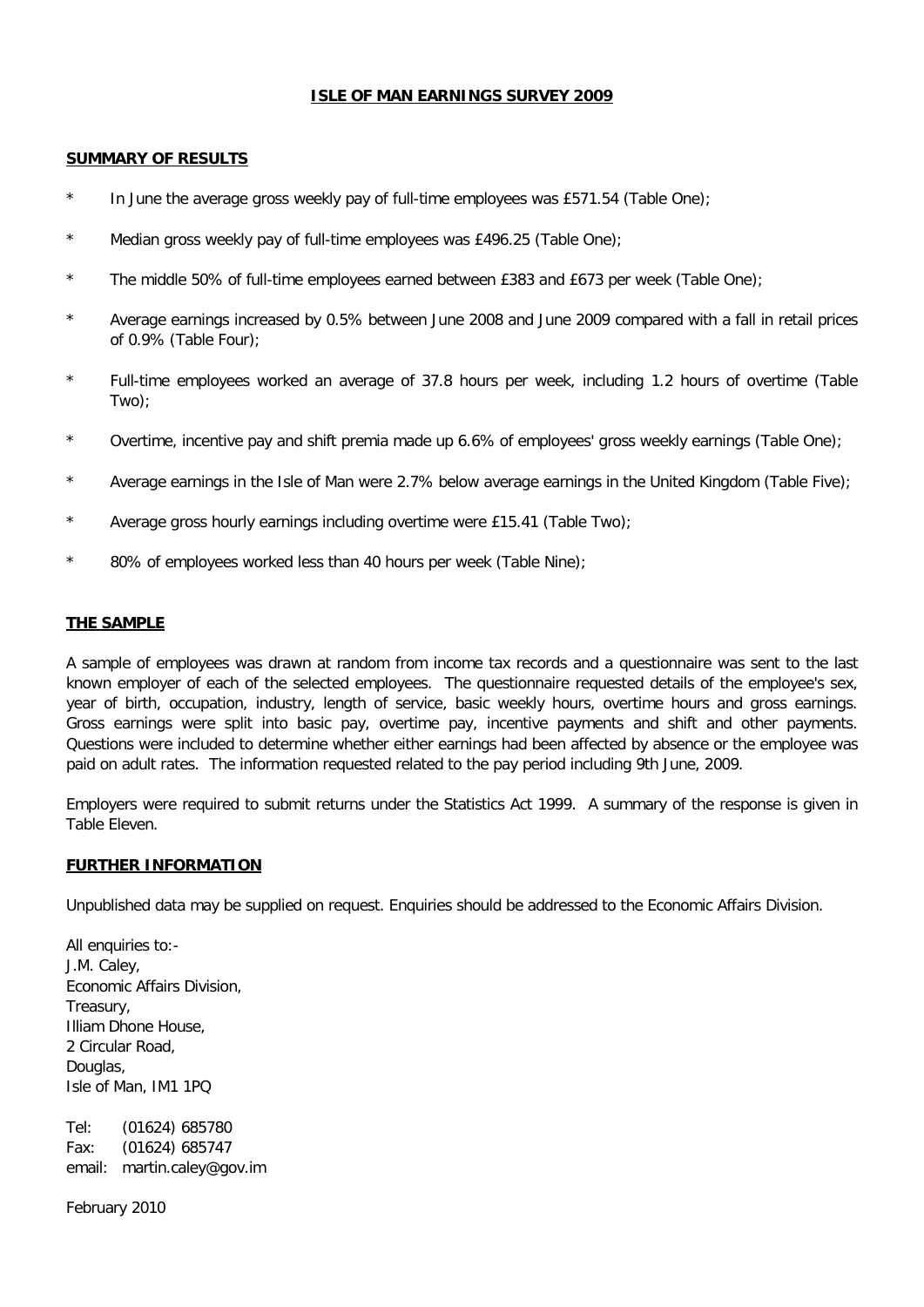#### **Table One**

### **FULL-TIME EMPLOYEES ON ADULT RATES**

 **whose pay for the survey period was not affected by absence, June 2009**

|                                                |        | <b>Males</b><br><b>Females</b> |         |        |            | <b>Males and Females</b> |        |            |        |
|------------------------------------------------|--------|--------------------------------|---------|--------|------------|--------------------------|--------|------------|--------|
|                                                | Manual | Non-manual                     | All     | Manual | Non-manual | All                      | Manual | Non-manual | All    |
| Number in sample                               | 170    | 236                            | 406     | 49     | 281        | 330                      | 219    | 517        | 736    |
| Average gross weekly earnings (£)<br>of which: | 510.86 | 705.70                         | 624.11  | 396.75 | 526.06     | 506.86                   | 485.33 | 608.06     | 571.54 |
| Overtime payments (£)                          | 51.52  | 14.71                          | 30.12   | 26.44  | 7.61       | 10.41                    | 45.91  | 10.85      | 21.28  |
| PBR etc payments (£)                           | 2.43   | 10.90                          | 7.35    | 3.86   | 3.53       | 3.58                     | 2.75   | 6.89       | 5.66   |
| Shift etc premium payments (£)                 | 17.43  | 9.29                           | 12.70   | 26.50  | 4.67       | 7.91                     | 19.46  | 6.78       | 10.55  |
| As percentage of average gross earnings        |        |                                |         |        |            |                          |        |            |        |
| Overtime payments                              | 10.1%  | 2.1%                           | 4.8%    | 6.7%   | 1.4%       | 2.1%                     | 9.5%   | 1.8%       | 3.7%   |
| PBR etc payments                               | 0.5%   | 1.5%                           | 1.2%    | 1.0%   | 0.7%       | 0.7%                     | 0.6%   | 1.1%       | 1.0%   |
| Shift etc premium payments                     | 3.4%   | 1.3%                           | 2.0%    | 6.7%   | 0.9%       | 1.6%                     | 4.0%   | 1.1%       | 1.8%   |
| Distribution of gross weekly earnings          |        |                                |         |        |            |                          |        |            |        |
| 10 per cent earned less than (£)               | 300.00 | 349.85                         | 331.55  | 243.75 | 307.50     | 298.08                   | 271.03 | 323.08     | 310.00 |
| 25 per cent earned less than (£)               | 364.66 | 436.50                         | 403.85  | 300.00 | 383.07     | 357.11                   | 353.78 | 399.43     | 383.19 |
| 50 per cent earned less than (£)               | 476.19 | 607.75                         | 532.08  | 360.50 | 480.77     | 466.02                   | 450.00 | 513.86     | 496.25 |
| 25 per cent earned more than (£)               | 609.96 | 851.67                         | 747.50  | 477.08 | 614.93     | 596.93                   | 582.00 | 742.39     | 673.16 |
| 10 per cent earned more than (£)               | 777.04 | 1149.70                        | 1024.30 | 619.07 | 809.95     | 771.98                   | 724.79 | 971.16     | 871.41 |
| Percentage earning less than £200              | 1.8    | 0.0                            | 0.7     | 0.0    | 0.0        | 0.0                      | 1.4    | 0.0        | 0.4    |
| £220                                           | 1.8    | 0.0                            | 0.7     | 0.0    | 0.7        | 0.6                      | 1.4    | 0.4        | 0.7    |
| £250                                           | 3.5    | 1.3                            | 2.2     | 12.2   | 2.5        | 3.9                      | 5.5    | 1.9        | 3.0    |
| £300                                           | 10.6   | 3.4                            | 6.4     | 26.5   | 8.5        | 11.2                     | 14.2   | 6.2        | 8.6    |
| £350                                           | 18.2   | 10.2                           | 13.5    | 46.9   | 18.5       | 22.7                     | 24.7   | 14.7       | 17.7   |
| £400                                           | 31.8   | 19.1                           | 24.4    | 59.2   | 30.2       | 34.5                     | 37.9   | 25.1       | 28.9   |
| £450                                           | 45.3   | 26.7                           | 34.5    | 69.4   | 43.1       | 47.0                     | 50.7   | 35.6       | 40.1   |
| £500                                           | 54.1   | 39.0                           | 45.3    | 77.6   | 55.5       | 58.8                     | 59.4   | 48.0       | 51.4   |
| £600                                           | 74.1   | 48.7                           | 59.4    | 85.7   | 74.0       | 75.8                     | 76.7   | 62.5       | 66.7   |
| £700                                           | 86.5   | 60.2                           | 71.2    | 98.0   | 82.2       | 84.5                     | 89.0   | 72.1       | 77.2   |
| £800                                           | 91.2   | 70.3                           | 79.1    | 100.0  | 89.7       | 91.2                     | 93.2   | 80.9       | 84.5   |
| £900                                           | 94.7   | 78.0                           | 85.0    | 100.0  | 96.4       | 97.0                     | 95.9   | 88.0       | 90.4   |

**Note:-** There are 'ties' in the ranking of the data.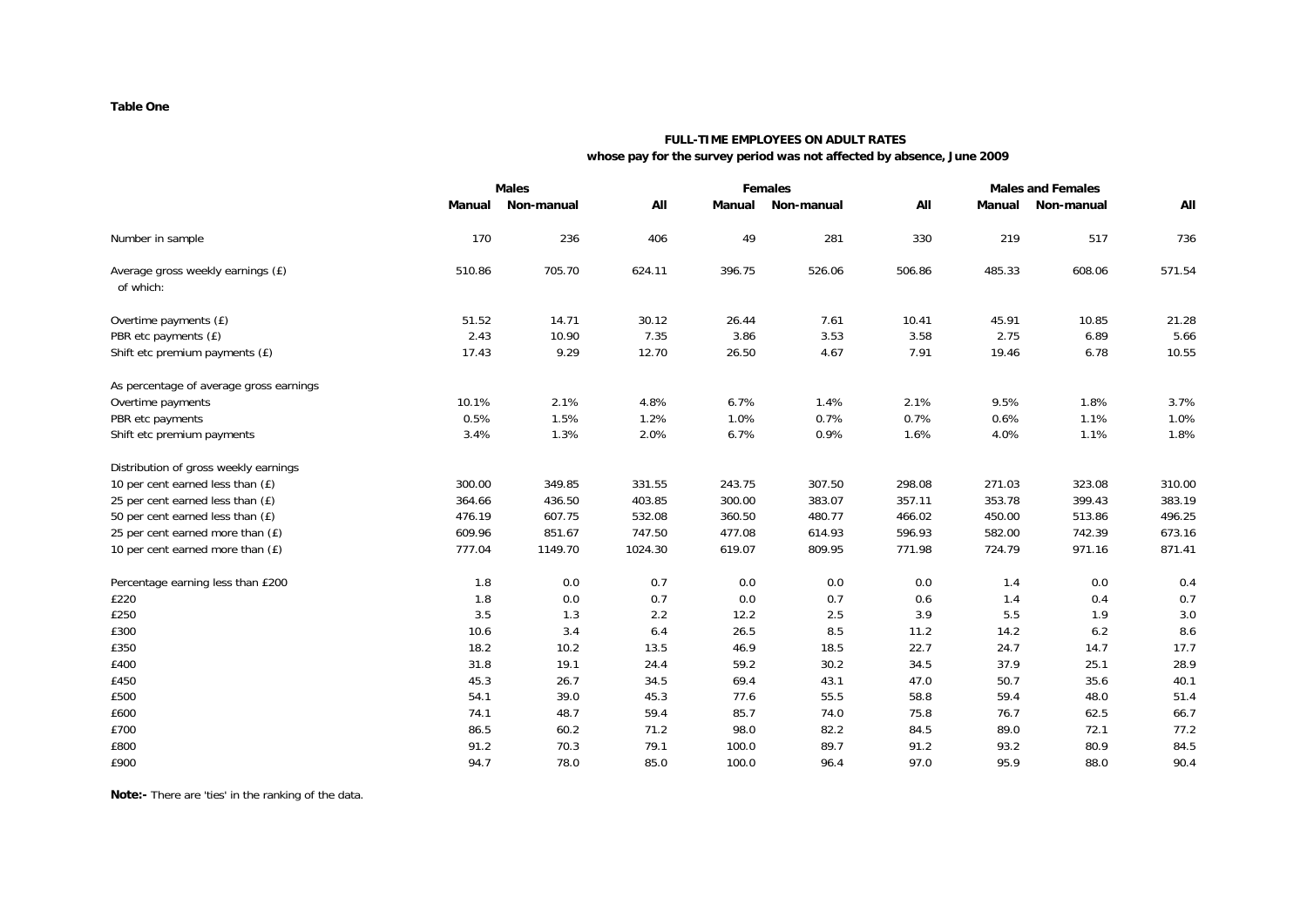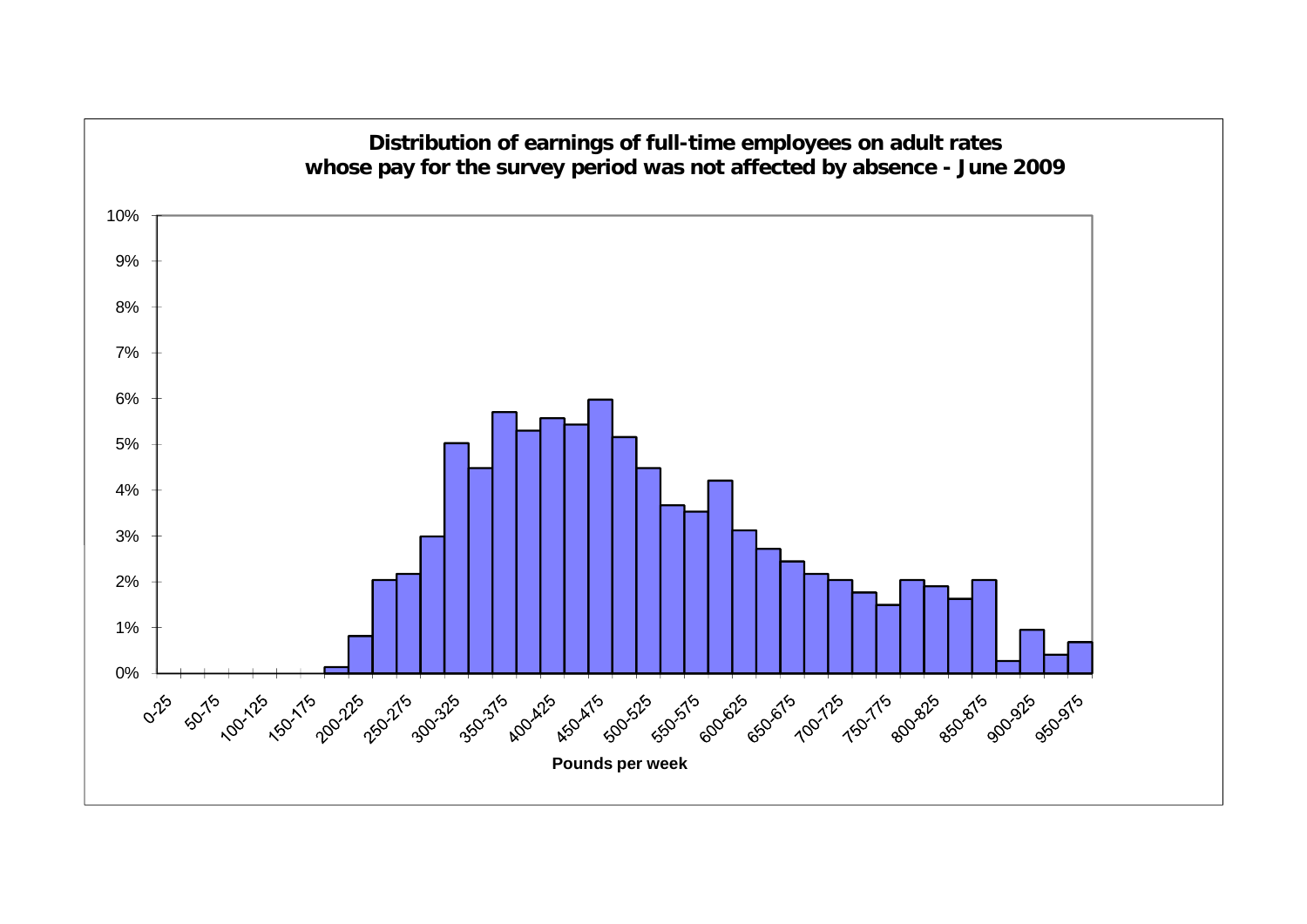#### **Table Three**

#### **STANDARD ERRORS OF AVERAGE WEEKLY EARNINGS OF FULL-TIME EMPLOYEES ON ADULT RATES**

 **whose pay for the survey period was not affected by absence, June 2009**

|                          | Average(£) | <b>Standard</b><br>error (%) |
|--------------------------|------------|------------------------------|
| <b>Males</b>             |            |                              |
| Manual                   | 510.86     | 2.9%                         |
| Non-manual               | 705.70     | 3.7%                         |
| All                      | 624.11     | 2.7%                         |
| <b>Females</b>           |            |                              |
| Manual                   | 396.75     | 4.8%                         |
| Non-manual               | 526.06     | 2.6%                         |
| All                      | 506.86     | 2.4%                         |
| <b>Males and Females</b> |            |                              |
| Manual                   | 485.33     | 2.6%                         |
| Non-manual               | 608.06     | 2.4%                         |
| All                      | 571.54     | 1.9%                         |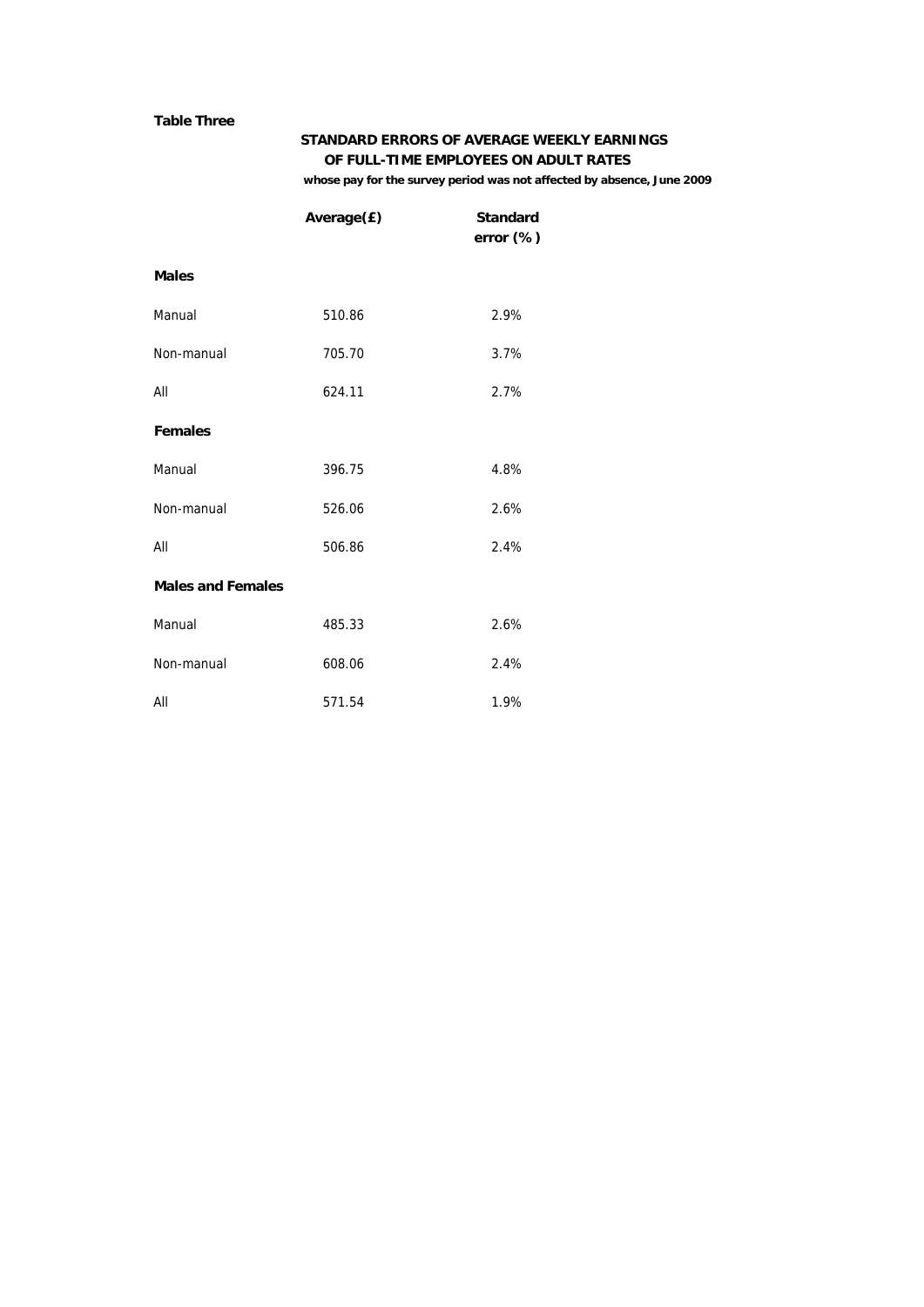#### **Table Four**

### **COMPARISON OF MEDIAN AND AVERAGE WEEKLY EARNINGS OF FULL-TIME EMPLOYEES ON ADULT RATES**

 **whose pay for the survey period was not affected by absence 2008 and 2009**

|                          | Median (£) |      |          | Average (£) |      |          |
|--------------------------|------------|------|----------|-------------|------|----------|
| <b>Males</b>             | 2008       | 2009 | % change | 2008        | 2009 | % change |
| Manual                   | 426        | 476  | 11.8%    | 470         | 511  | 8.7%     |
| Non-manual               | 633        | 608  | $-4.0%$  | 725         | 706  | $-2.6%$  |
| All                      | 509        | 532  | 4.6%     | 619         | 624  | 0.8%     |
| <b>Females</b>           |            |      |          |             |      |          |
| Manual                   | 365        | 361  | $-1.2%$  | 387         | 397  | 2.4%     |
| Non-manual               | 462        | 481  | 4.2%     | 531         | 526  | $-0.9%$  |
| All                      | 449        | 466  | 3.8%     | 506         | 507  | 0.2%     |
| <b>Males and females</b> |            |      |          |             |      |          |
| Manual                   | 410        | 450  | 9.7%     | 449         | 485  | 8.0%     |
| Non-manual               | 509        | 514  | 1.0%     | 621         | 608  | $-2.2%$  |
| All                      | 472        | 496  | 5.1%     | 569         | 572  | 0.5%     |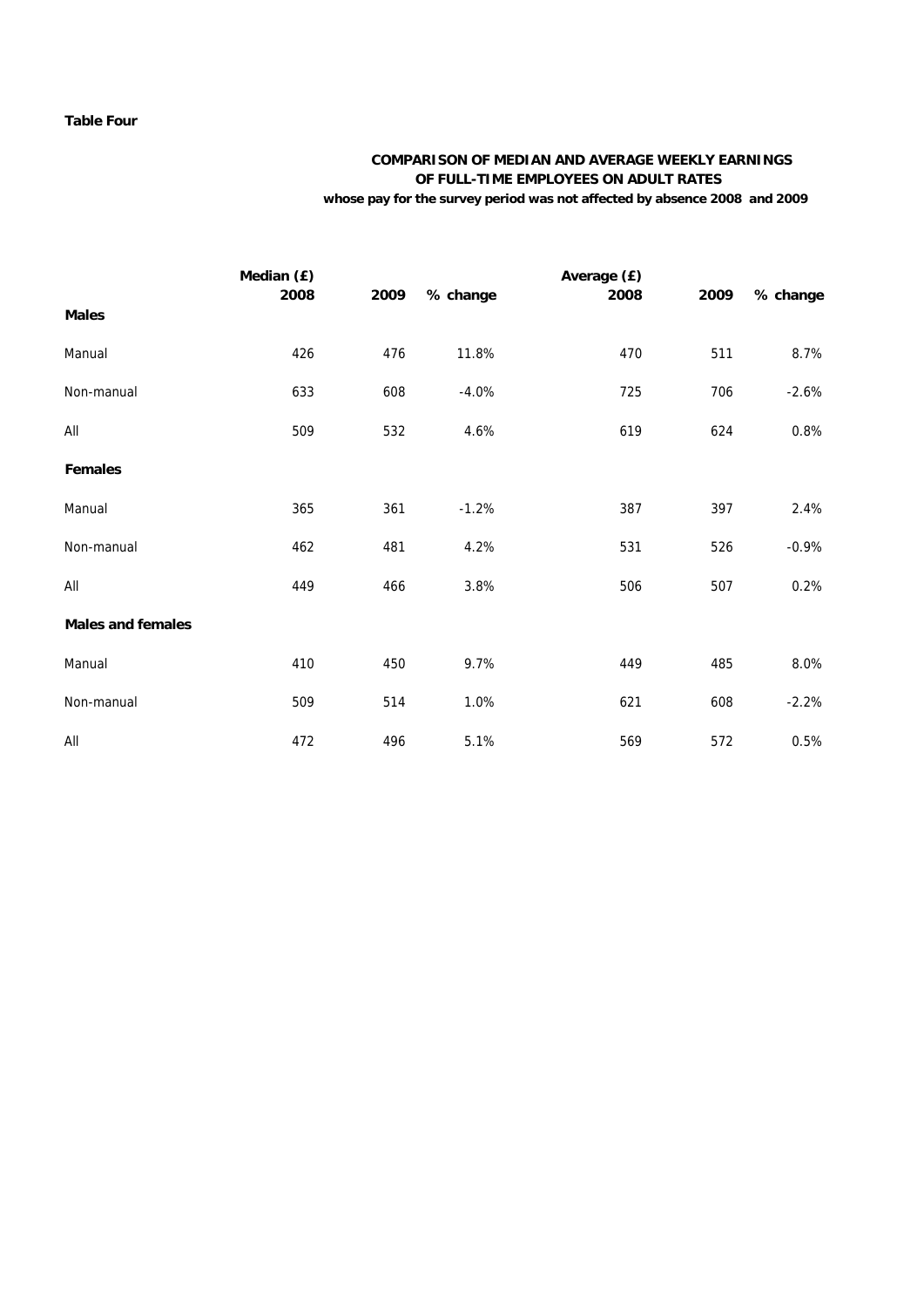#### **Table Five**

#### **COMPARISON OF AVERAGE WEEKLY EARNINGS IN THE ISLE OF MAN AND UNITED KINGDOM OF FULL-TIME EMPLOYEES ON ADULT RATES whose pay for the survey period was not affected by absence 2009**

|                          | <b>Isle of Man</b><br>June | <b>United Kingdom</b><br>April | <b>IOM earnings as</b><br>percentage of<br>UK earnings |
|--------------------------|----------------------------|--------------------------------|--------------------------------------------------------|
| <b>Males</b>             | 624.11                     | 643.0                          | 97.1                                                   |
| <b>Females</b>           | 506.86                     | 501.2                          | 101.1                                                  |
| <b>Males and females</b> | 571.54                     | 587.3                          | 97.3                                                   |

#### **UK Source:- Annual Survey of Hours and Earnings (ASHE)**

Crown copyright material is reproduced with the permission of the Controller of HMSO and the Queen's Printer for Scotland.

**Note:-** United Kingdom data may be subject to revision.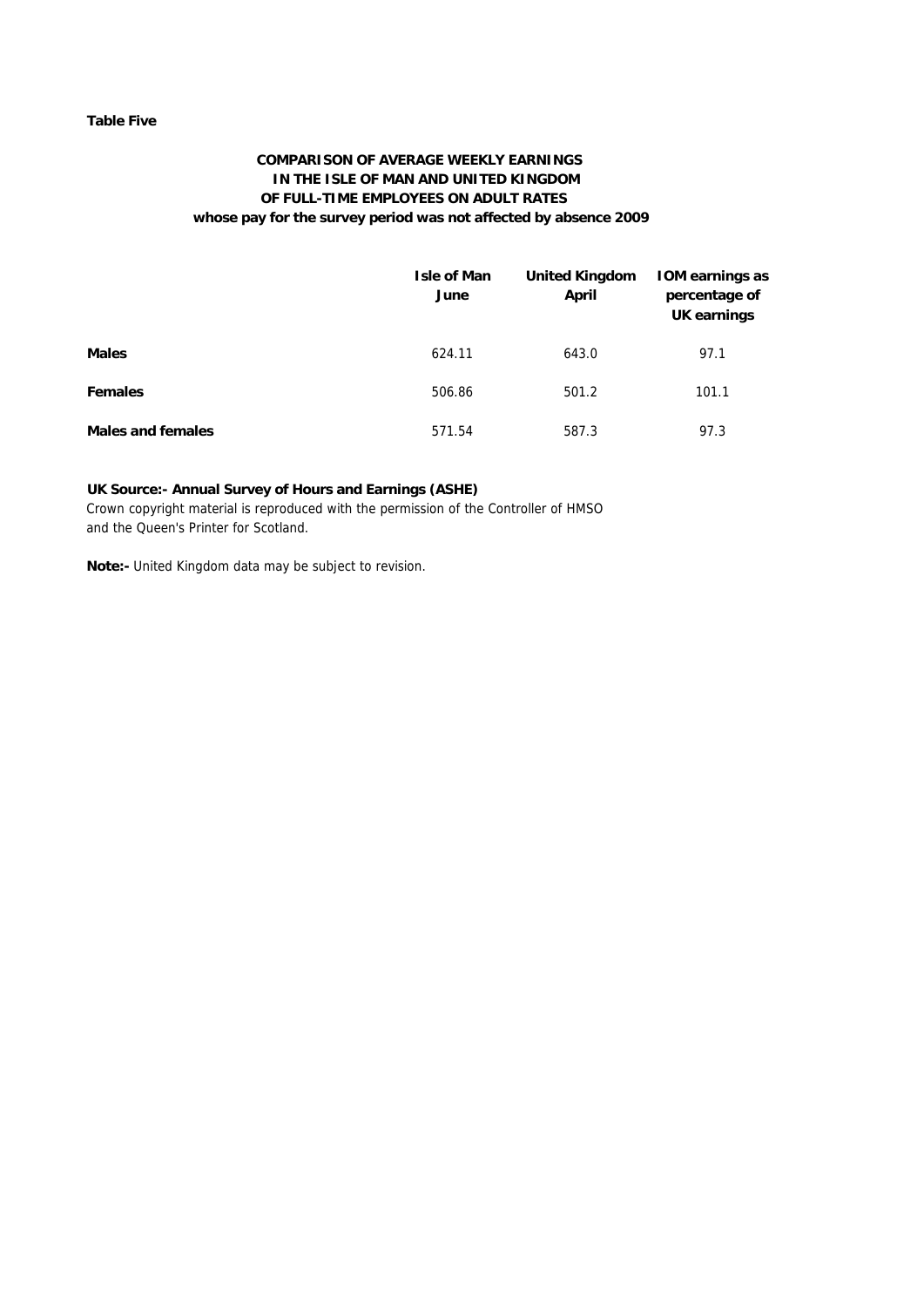#### **Table Six**

#### **COMPARISON OF MEDIAN WEEKLY EARNINGS IN THE ISLE OF MAN AND UNITED KINGDOM OF FULL-TIME EMPLOYEES ON ADULT RATES whose pay for the survey period was not affected by absence 2009**

|                   | Isle of Man<br>June | <b>United Kingdom</b><br>April | <b>IOM earnings a</b><br>percentage of<br>UK earnings |
|-------------------|---------------------|--------------------------------|-------------------------------------------------------|
| <b>Males</b>      | 532.08              | 531.1                          | 100.2                                                 |
| <b>Females</b>    | 466.02              | 426.4                          | 109.3                                                 |
| Males and females | 496.25              | 488.7                          | 101.5                                                 |

#### **UK Source:- Annual Survey of Hours and Earnings (ASHE)**

Crown copyright material is reproduced with the permission of the Controller of HMSO and the Queen's Printer for Scotland.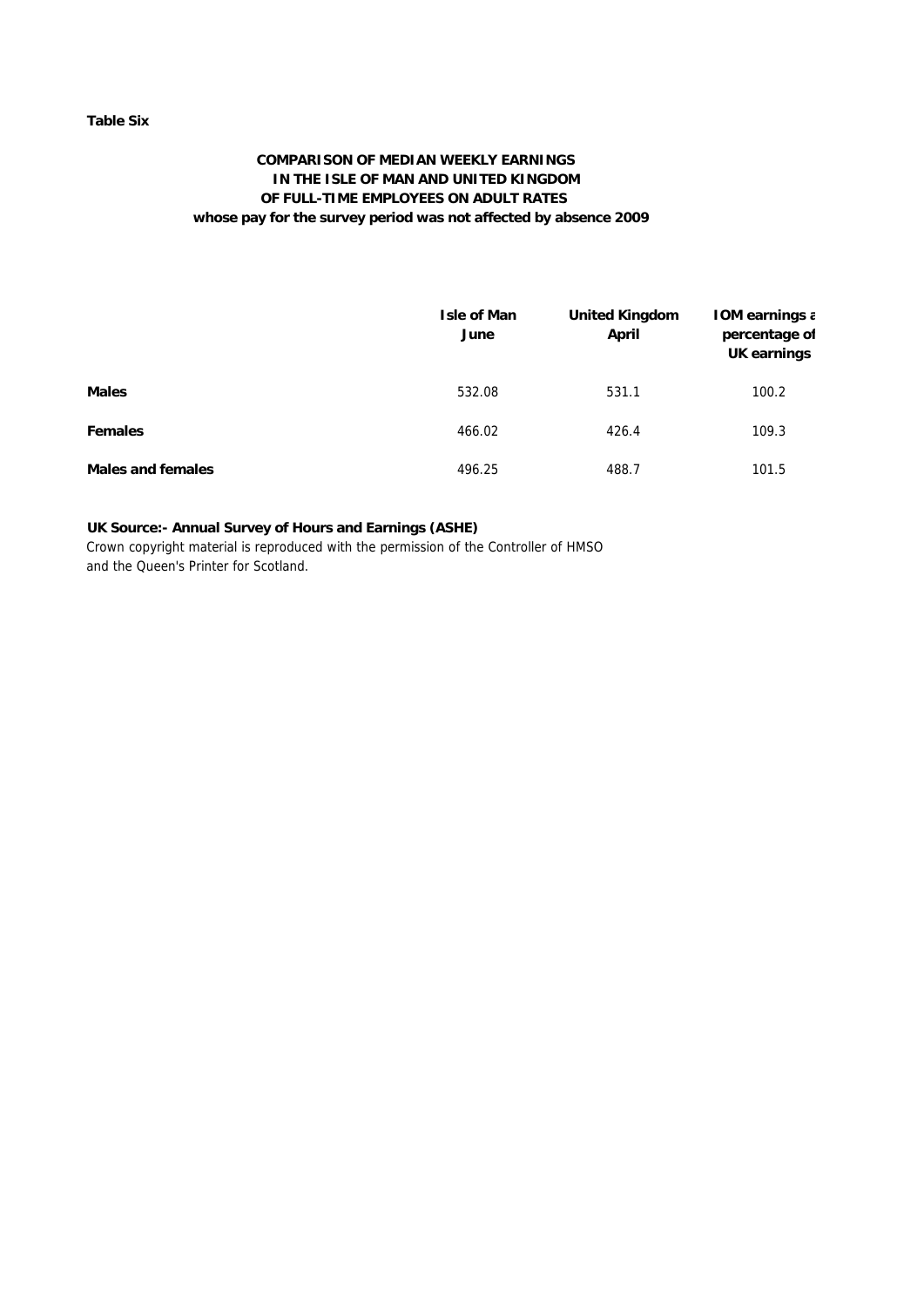#### **Table Seven**

#### **WEEKLY HOURS AND HOURS OF WORK BY BRANCH OF ECONOMIC ACTIVITY - JUNE 2009**

|                                             |              | Average weekly earnings (£) |          |              | Average weekly hours |          |
|---------------------------------------------|--------------|-----------------------------|----------|--------------|----------------------|----------|
|                                             | <b>Males</b> | <b>Females</b>              | All      | <b>Males</b> | <b>Females</b>       | All      |
| Agriculture, Forestry and Fishing           | $\cdots$     | $\cdots$                    | $\cdots$ | $\cdots$     | $\cdots$             | $\cdots$ |
| Manufacturing                               | 557          | 546                         | 554      | 39           | 38                   | 38       |
| Construction                                | 543          | 490                         | 539      | 44           | 41                   | 44       |
| Transport and Communication                 | 649          | 536                         | 616      | 42           | 38                   | 41       |
| Electricity, Gas and Water                  | 690          | 668                         | 682      | 39           | 37                   | 38       |
| Distributive Trades, Restaurants and Hotels | 494          | 321                         | 431      | 41           | 38                   | 40       |
| Financing, Insurance and Business Services  | 723          | 503                         | 604      | 36           | 36                   | 36       |
| Community, Social and Personal Services     | 657          | 551                         | 595      | 39           | 35                   | 37       |
| Whole economy                               | 595          | 572                         | 573      | 39           | 38                   | 38       |
| Average non-agricultural (C - Q)            | 632          | 508                         | 575      | 39           | 36                   | 38       |
| Average non-financial (A - Q, less J,K)     | 584          | 511                         | 512      | 41           | 36                   | 39       |

**Notes:-** (1) The table includes full-time employees on adult rates of pay whose earnings were not affected by absence and for whom basic hours of work were recorded.

(2) United Nations ISIC Rev. 3 has been used to classify economic activity.

... Sample too small - less than five.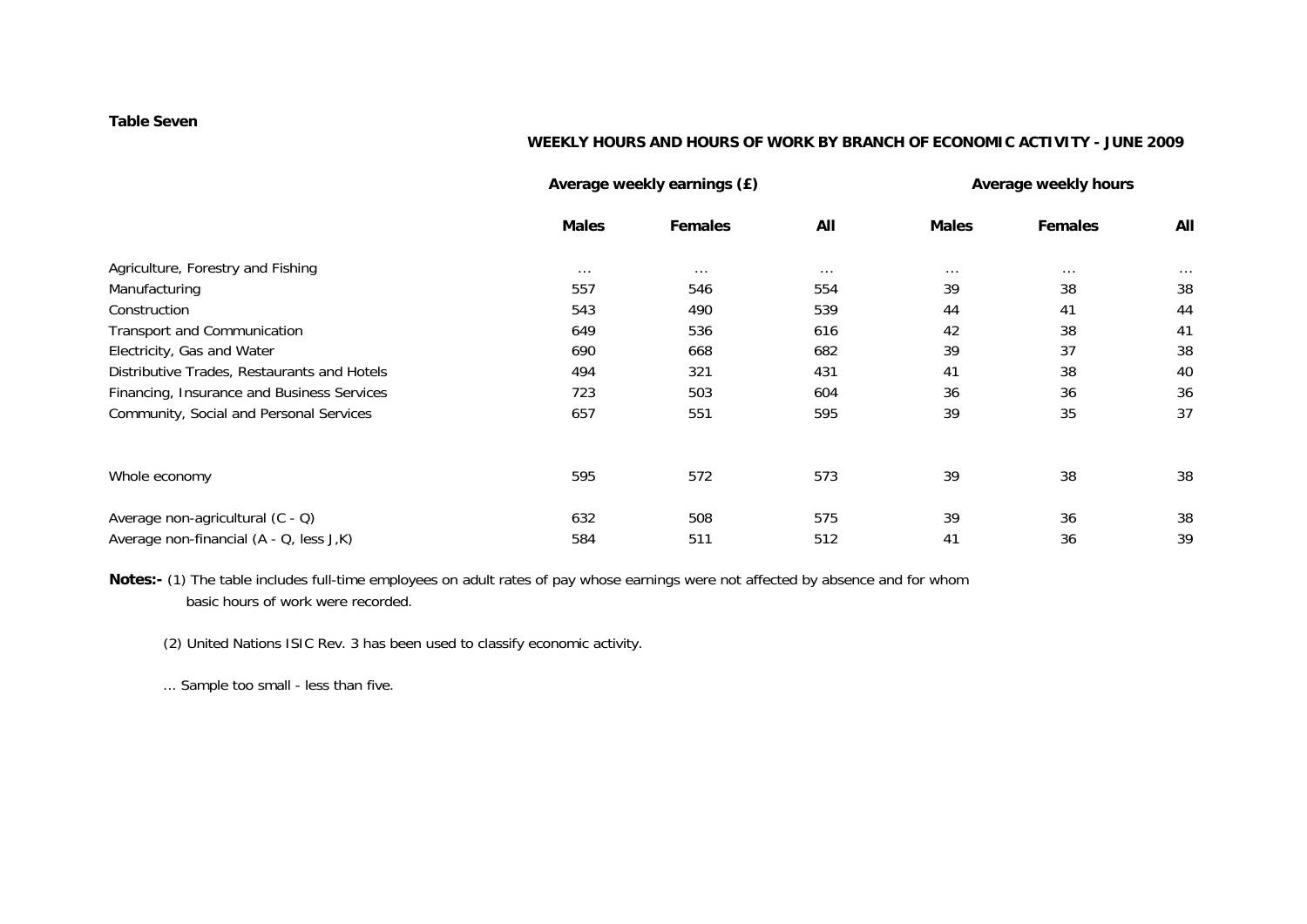#### **Table Eight**

#### **PRIVATE AND PUBLIC SECTOR COMPARISON - JUNE 2009**

|                               |         | Average weekly earnings (£) |     |         | Average weekly hours |     |
|-------------------------------|---------|-----------------------------|-----|---------|----------------------|-----|
|                               | Private | <b>Public</b>               | All | Private | <b>Public</b>        | All |
|                               |         |                             |     |         |                      |     |
| Males, manual                 | 470     | 594                         | 505 | 41      | 43                   | 42  |
| Males, non-manual             | 689     | 790                         | 713 | 37      | 38                   | 38  |
| All males                     | 602     | 701                         | 627 | 39      | 40                   | 39  |
| Females, manual               | 325     | 482                         | 393 | 39      | 36                   | 38  |
| Females, non-manual           | 494     | 610                         | 525 | 37      | 34                   | 36  |
| All females                   | 475     | 584                         | 507 | 37      | 34                   | 36  |
| Males and females, manual     | 444     | 560                         | 480 | 41      | 41                   | 41  |
| Males and females, non-manual | 584     | 684                         | 610 | 37      | 35                   | 37  |
| All males and females         | 546     | 643                         | 573 | 38      | 37                   | 38  |

**Note:-** The table includes full-time employees on adult rates of pay whose earnings were not affected by absence for whom basic hours of work were reported.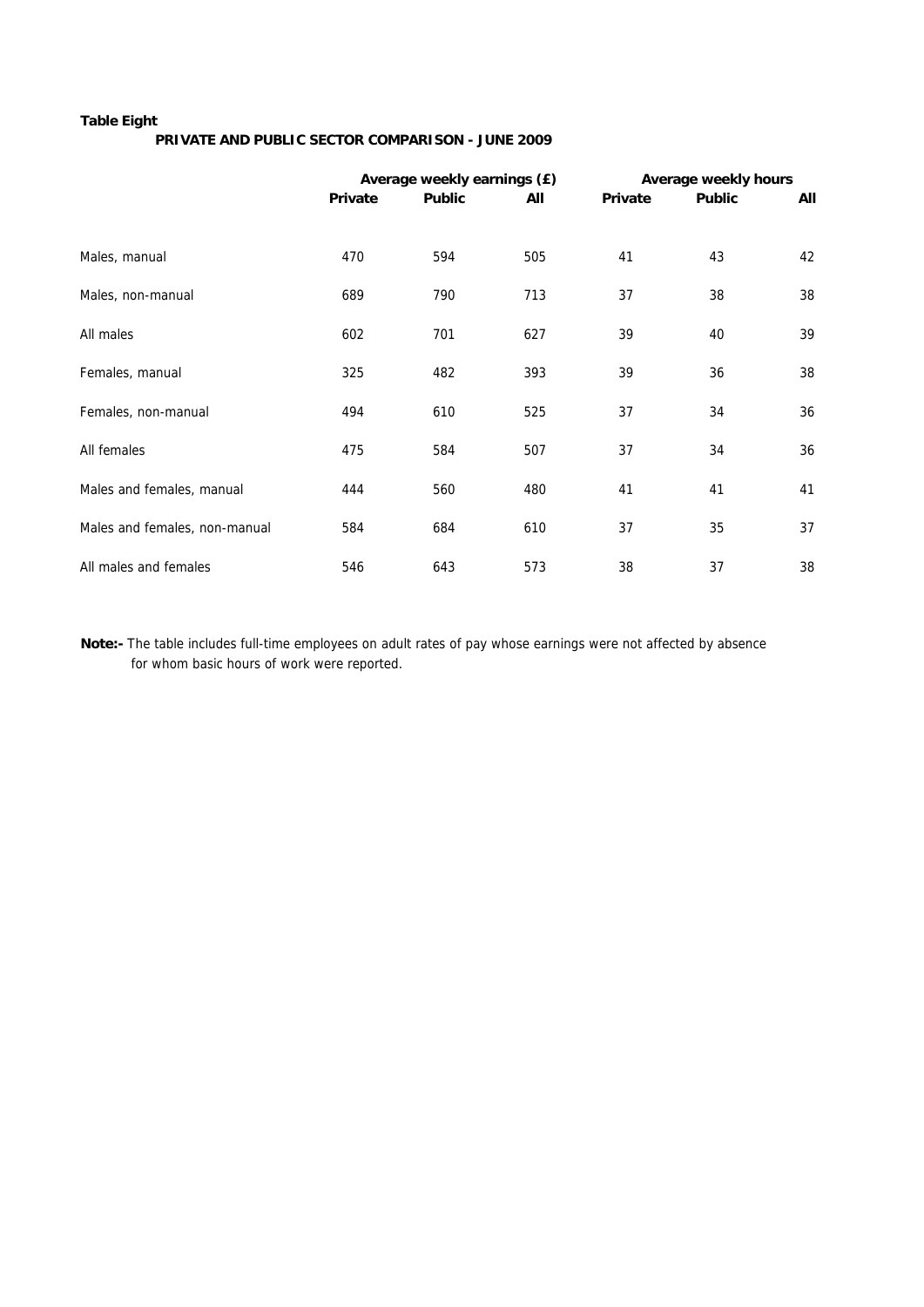#### **Table Nine**

#### **DISTRIBUTION OF EMPLOYEES BY HOURLY EARNINGS AND WEEKLY HOURS - June 2009 Includes overtime hours and pay**

#### **Percentages of sample**

|                             | $0 - 5$<br>hours | $5 - 10$<br>hours |         | 10-15 15-20<br>hours hours | 20-25<br>hours | $25 - 30$<br>hours | $30 - 35$<br>hours | 35-40<br>hours | 40-45<br>hours | 45-50<br>hours | 50-55<br>hours | $55+$<br>hours | Total   | Cumulative<br>total |
|-----------------------------|------------------|-------------------|---------|----------------------------|----------------|--------------------|--------------------|----------------|----------------|----------------|----------------|----------------|---------|---------------------|
| Under 350 pence per hour    | $0.0\%$          | $0.0\%$           | $0.0\%$ | $0.0\%$                    | $0.0\%$        | $0.0\%$            | $0.0\%$            | $0.0\%$        | $0.0\%$        | $0.0\%$        | $0.0\%$        | $0.0\%$        | $0.0\%$ | 0.0%                |
| 350 to 400 pence per hour   | $0.0\%$          | $0.0\%$           | $0.0\%$ | $0.0\%$                    | $0.0\%$        | $0.0\%$            | $0.0\%$            | $0.0\%$        | $0.0\%$        | $0.0\%$        | $0.0\%$        | $0.0\%$        | 0.0%    | 0.0%                |
| 400 to 450 pence per hour   | 0.1%             | $0.0\%$           | $0.0\%$ | $0.0\%$                    | 0.1%           | $0.0\%$            | $0.0\%$            | $0.0\%$        | $0.0\%$        | $0.0\%$        | $0.0\%$        | $0.0\%$        | 0.2%    | 0.2%                |
| 450 to 500 pence per hour   | $0.0\%$          | 0.0%              | $0.0\%$ | $0.0\%$                    | $0.0\%$        | $0.0\%$            | $0.0\%$            | $0.0\%$        | $0.0\%$        | 0.0%           | $0.0\%$        | $0.0\%$        | 0.0%    | 0.2%                |
| 500 to 600 pence per hour   | 0.2%             | $0.0\%$           | $0.0\%$ | 0.1%                       | $0.0\%$        | $0.0\%$            | $0.0\%$            | 0.1%           | 0.1%           | 0.1%           | $0.0\%$        | $0.0\%$        | 0.7%    | 0.9%                |
| 600 to 700 pence per hour   | 0.1%             | 0.7%              | 0.7%    | 0.7%                       | 0.1%           | 0.3%               | 0.7%               | 1.5%           | 0.2%           | 0.0%           | 0.1%           | $0.0\%$        | 5.2%    | 6.2%                |
| 700 to 800 pence per hour   | $0.0\%$          | 0.1%              | 0.3%    | 0.7%                       | 0.3%           | $0.7\%$            | 0.1%               | 1.9%           | 1.4%           | 0.3%           | 0.2%           | 0.1%           | 6.3%    | 12.5%               |
| 800 to 900 pence per hour   | 0.2%             | 0.5%              | 0.1%    | 0.9%                       | 0.2%           | $0.8\%$            | $0.6\%$            | 3.6%           | 1.3%           | 0.5%           | 0.1%           | $0.0\%$        | 8.9%    | 21.3%               |
| 900 to 1000 pence per hour  | $0.0\%$          | 0.0%              | 0.6%    | 0.2%                       | 0.2%           | 0.5%               | 0.2%               | 4.2%           | 0.8%           | 0.1%           | 0.1%           | 0.0%           | 7.0%    | 28.3%               |
| 1000 to 1500 pence per hour | 0.3%             | $0.0\%$           | 0.2%    | $0.8\%$                    | 1.4%           | $0.9\%$            | 2.0%               | 20.7%          | 6.9%           | 1.2%           | 0.7%           | 0.8%           | 36.0%   | 64.3%               |
| 1500 to 2000 pence per hour | $0.0\%$          | 0.0%              | 0.2%    | 0.9%                       | 0.3%           | 0.2%               | 1.5%               | 10.8%          | 2.2%           | 0.7%           | 0.1%           | 0.3%           | 17.5%   | 81.8%               |
| Over 2000 pence per hour    | 0.2%             | 0.3%              | 0.1%    | 0.7%                       | $0.6\%$        | 3.1%               | 0.5%               | 10.6%          | 1.0%           | 0.5%           | 0.2%           | 0.2%           | 18.2%   | 100.0%              |
| Total                       | 1.3%             | $1.6\%$           | 2.3%    | 5.1%                       | 3.4%           | 6.6%               | 5.6%               | 53.5%          | 14.0%          | 3.4%           | 1.6%           | $1.5\%$        | 100.0%  |                     |
| Cumulative total            | 1.3%             | 2.9%              |         | 5.2% 10.4%                 | 13.8%          | 20.4%              | 26.0%              | 79.5%          | 93.5%          | 96.9%          | 98.5%          | 100.0%         |         |                     |

Notes: (1) The table includes employees for whom basic hours were reported.

(2) The bands of hours and earnings are such that the lower limit is included and the upper limit excluded. So, for example,

"5 - 10 hours" is the band of basic hours more than or equal to 5 hours and strictly less than 10 hours.

(3) Overtime hours and earnings are included.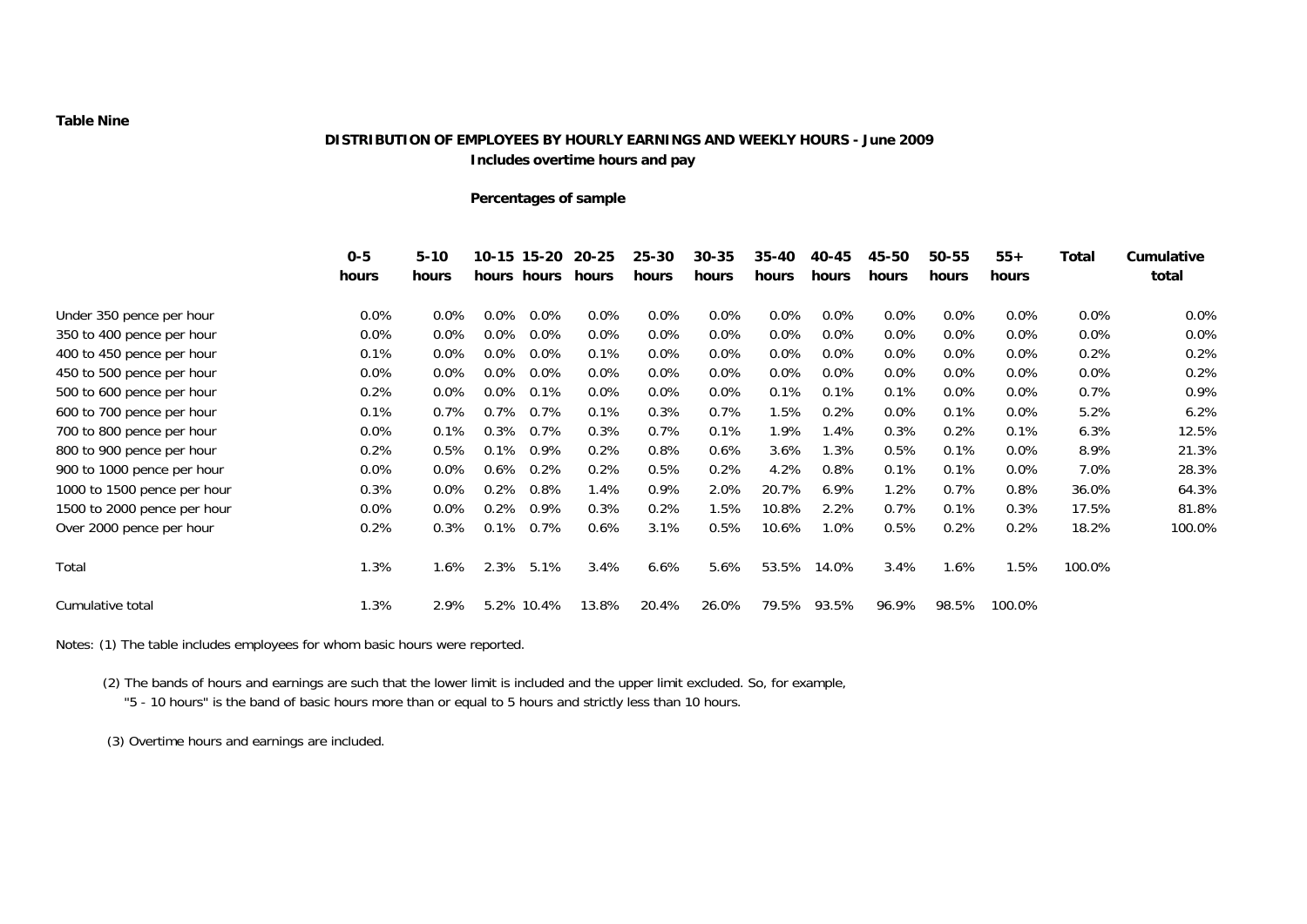#### **Table Ten**

#### **DISTRIBUTION OF EMPLOYEES BY HOURLY EARNINGS AND WEEKLY HOURS - June 2009 Excludes overtime hours and pay**

#### **Percentages of sample**

|                             | $0 - 5$<br>hours | $5 - 10$<br>hours | $10 - 15$<br>hours | $15 - 20$<br>hours | $20 - 25$<br>hours | $25 - 30$<br>hours | $30 - 35$<br>hours | $35 - 40$<br>hours | 40-45<br>hours | 45-50<br>hours | 50-55<br>hours | $55+$<br>hours | Total   | Cumulative<br>total |
|-----------------------------|------------------|-------------------|--------------------|--------------------|--------------------|--------------------|--------------------|--------------------|----------------|----------------|----------------|----------------|---------|---------------------|
| Under 350 pence per hour    | $0.0\%$          | $0.0\%$           | 0.0%               | $0.0\%$            | 0.0%               | $0.0\%$            | $0.0\%$            | 0.0%               | 0.0%           | $0.0\%$        | $0.0\%$        | 0.0%           | $0.0\%$ | $0.0\%$             |
| 350 to 400 pence per hour   | $0.0\%$          | 0.0%              | 0.0%               | $0.0\%$            | 0.0%               | $0.0\%$            | $0.0\%$            | 0.0%               | $0.0\%$        | $0.0\%$        | 0.0%           | 0.0%           | $0.0\%$ | 0.0%                |
| 400 to 450 pence per hour   | 0.1%             | 0.0%              | $0.0\%$            | $0.0\%$            | 0.1%               | $0.0\%$            | 0.0%               | 0.0%               | $0.0\%$        | $0.0\%$        | $0.0\%$        | 0.0%           | 0.2%    | 0.2%                |
| 450 to 500 pence per hour   | $0.0\%$          | 0.0%              | 0.0%               | 0.0%               | 0.0%               | $0.0\%$            | 0.0%               | 0.0%               | $0.0\%$        | $0.0\%$        | $0.0\%$        | 0.0%           | $0.0\%$ | 0.2%                |
| 500 to 600 pence per hour   | 0.2%             | $0.0\%$           | 0.0%               | 0.1%               | $0.0\%$            | $0.0\%$            | 0.1%               | 0.1%               | 0.2%           | $0.0\%$        | $0.0\%$        | 0.0%           | 0.8%    | 1.0%                |
| 600 to 700 pence per hour   | 0.2%             | 0.7%              | 0.7%               | 0.7%               | 0.5%               | 0.1%               | 0.6%               | 1.6%               | 0.2%           | $0.0\%$        | 0.1%           | 0.0%           | 5.5%    | 6.5%                |
| 700 to 800 pence per hour   | $0.0\%$          | 0.1%              | 0.6%               | 0.7%               | 0.6%               | 0.5%               | 0.0%               | 2.3%               | 1.7%           | 0.1%           | $0.0\%$        | 0.0%           | 6.6%    | 13.2%               |
| 800 to 900 pence per hour   | 0.2%             | 0.5%              | 0.2%               | $1.3\%$            | 0.2%               | 0.7%               | 0.8%               | 4.4%               | 1.3%           | 0.1%           | 0.1%           | 0.0%           | 9.9%    | 23.1%               |
| 900 to 1000 pence per hour  | $0.0\%$          | 0.0%              | 0.5%               | 0.5%               | 0.3%               | 0.3%               | 0.6%               | 5.8%               | 1.0%           | $0.0\%$        | $0.0\%$        | 0.0%           | 9.1%    | 32.2%               |
| 1000 to 1500 pence per hour | 0.3%             | 0.0%              | 0.3%               | 0.5%               | 1.2%               | 1.2%               | 1.9%               | 24.6%              | 5.1%           | 0.3%           | $0.0\%$        | 0.1%           | 35.5%   | 67.7%               |
| 1500 to 2000 pence per hour | 0.1%             | $0.0\%$           | 0.2%               | 0.8%               | 0.3%               | 0.2%               | 1.4%               | 11.5%              | 1.7%           | 0.1%           | $0.0\%$        | 0.0%           | 16.6%   | 84.3%               |
| Over 2000 pence per hour    | 0.1%             | 0.3%              | 0.1%               | 0.6%               | 0.6%               | 3.1%               | 0.3%               | 9.7%               | 0.7%           | $0.0\%$        | 0.1%           | 0.0%           | 15.7%   | 100.0%              |
| Total                       | 1.4%             | $1.6\%$           | 2.7%               | 5.1%               | 3.8%               | 6.2%               | 5.7%               | 60.1%              | 12.1%          | 0.7%           | 0.3%           | 0.1%           |         |                     |
| Cumulative total            | 1.4%             | 3.0%              | 5.7%               | 10.8%              | 14.7%              | 20.9%              | 26.6%              | 86.7%              | 98.8%          | 99.5%          | 99.9%          | 100.0%         |         |                     |

Notes: (1) The table includes employees for whom basic hours were reported.

(2) The bands of hours and earnings are such that the lower limit is included and the upper limit excluded. So, for example,

"5 - 10 hours" is the band of basic hours more than or equal to 5 hours and strictly less than 10 hours.

(3) Overtime hours and earnings are excluded.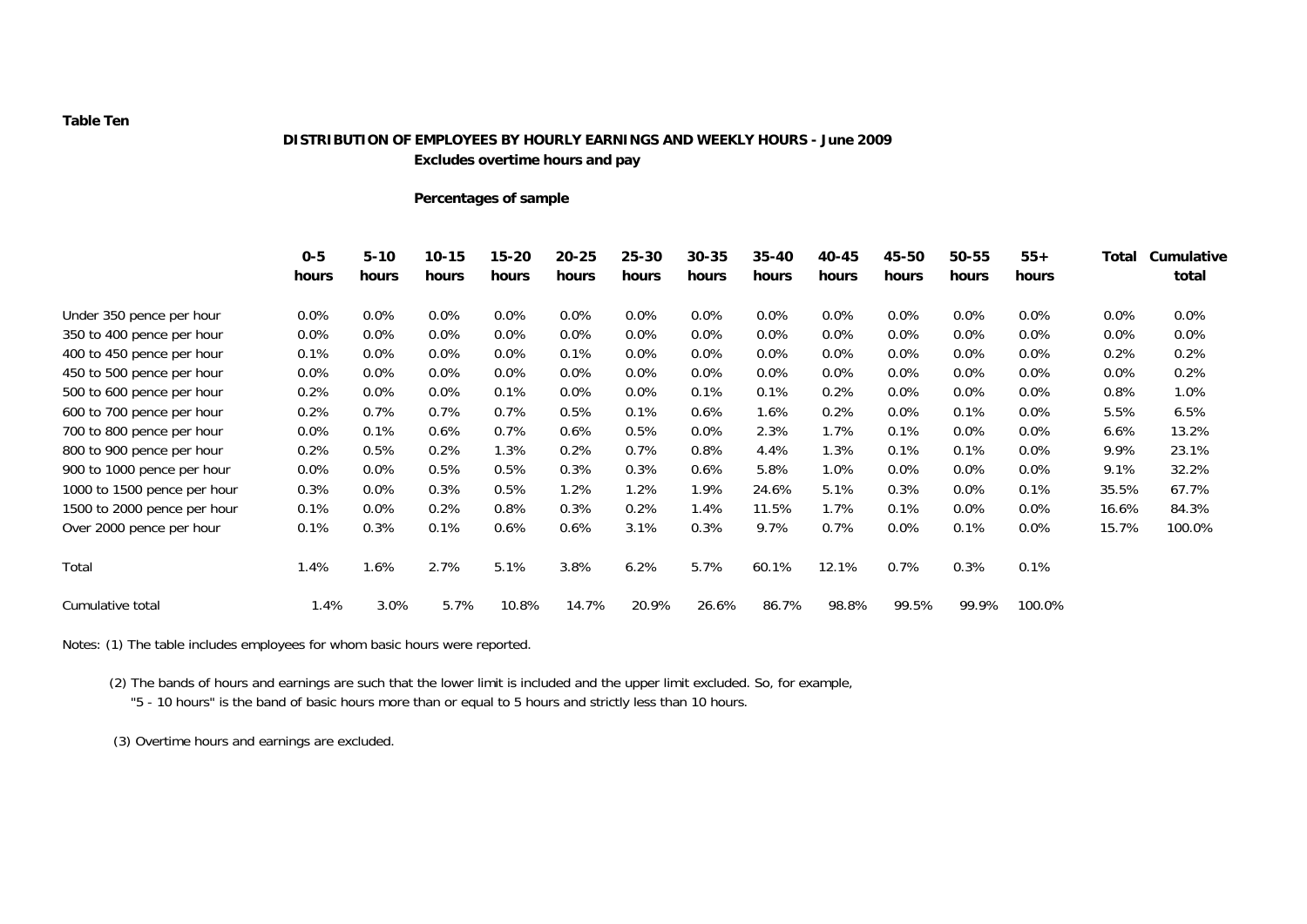#### **Table Eleven**

#### **ANALYSIS OF RESPONSE - June 2009**

| <b>Employers</b>                                                      |        |         |           |
|-----------------------------------------------------------------------|--------|---------|-----------|
|                                                                       | Public | Private | All       |
| Sent                                                                  | 33     | 557     | 590       |
| Received                                                              | 33     | 549     | 582       |
| Response rate                                                         | 100.0% | 98.6%   | 98.6%     |
| <b>Employees</b>                                                      | Public | Private | All       |
| Forms sent                                                            | 305    | 1036    | 1341      |
| Forms returned                                                        | 305    | 1028    | 1333      |
| Response rate                                                         | 100.0% | 99.2%   | 99.4%     |
| Exempt (See questionnaire)                                            |        |         | 223       |
| Earnings affected by absence or                                       |        |         |           |
| on trainee/junior rates                                               |        |         | 155       |
| Full-timers with reported hours<br>Full-timers without reported hours |        |         | 703<br>33 |
| Part-timers with reported hours<br>Part-timers without reported hours |        |         | 155<br>64 |
| <b>Total returned</b>                                                 |        |         | 1333      |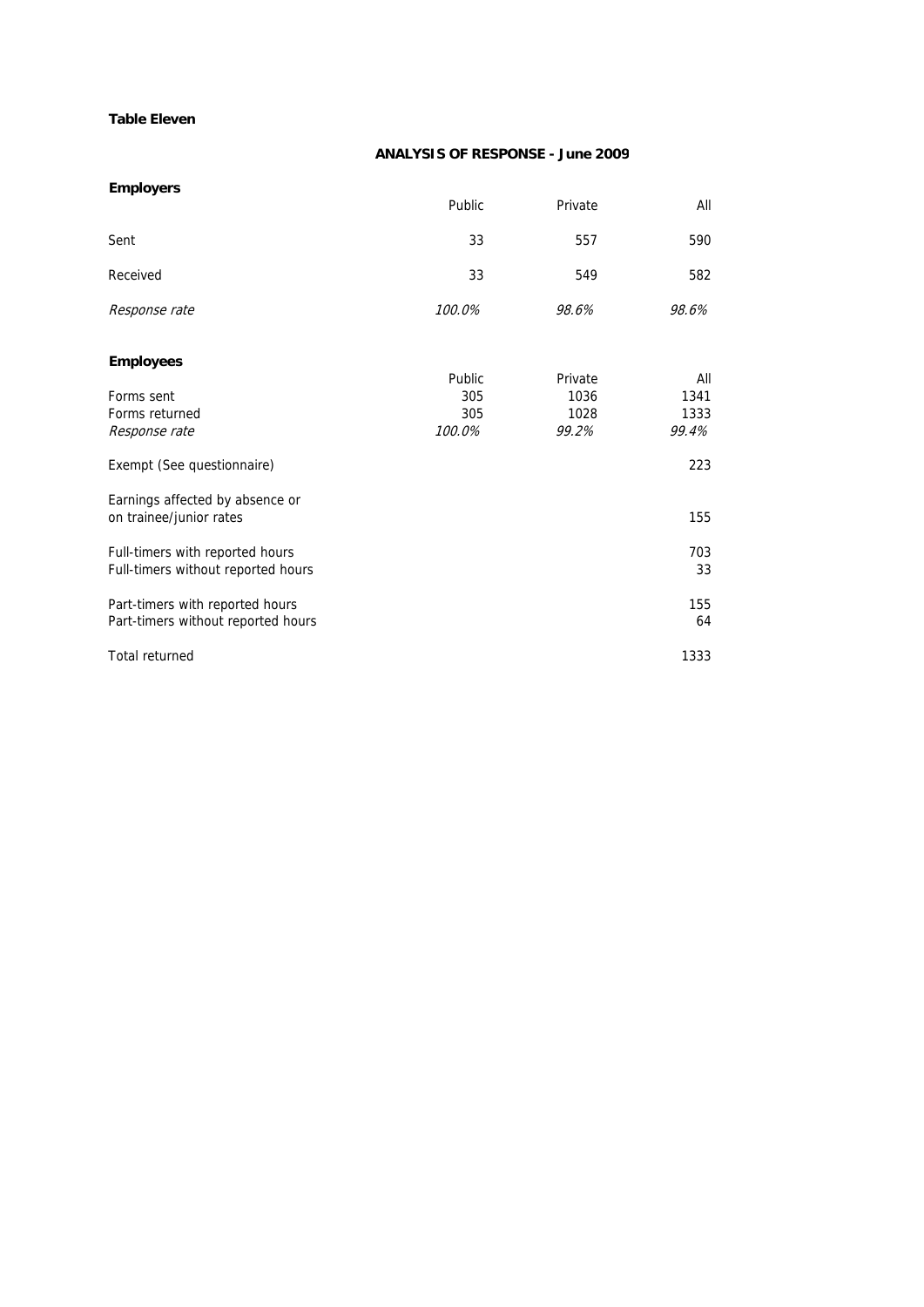#### **DEFINITIONS**

A **full-time worker** is generally an employee with normal basic hours exceeding 30 per week excluding overtime and meal breaks except for an employee who is a teacher with normal basic hours exceeding 25 per week or an employee without specified normal basic hours because of the nature of the job but who is described as full-time by the employer.

The median is the level of earnings such that half the sample have earnings greater than that level.

Manual and Non-manual employees are grouped according to the classification formerly used by the United Kingdom's Office for National Statistics in its annual New Earnings Survey (NES). NES has been replaced by the Annual Survey of Hours and Earnings (ASHE).

#### **ABBREVIATION**

PBR = Payment By Results

#### **FOOTNOTE**

The earnings from which the average earnings are derived were obtained from a sample of employees. Consequently, the averages and other estimates are subject to sampling errors. For example, the estimates of average earnings given in the tables may differ from the true average which would have been calculated if earnings information had been obtained for every employee in the Isle of Man. A measure of the potential size of the difference is provided by the **standard error**. There is a two-out-of-three chance that the difference between the true value and the estimate will be less than the standard error and the chance that the difference will be more than double the standard error is about one-in-twenty. In other words, we can say with 95% probability that the true level of average earnings will be in the range £550 to £593 (mean £572) (see Table Three).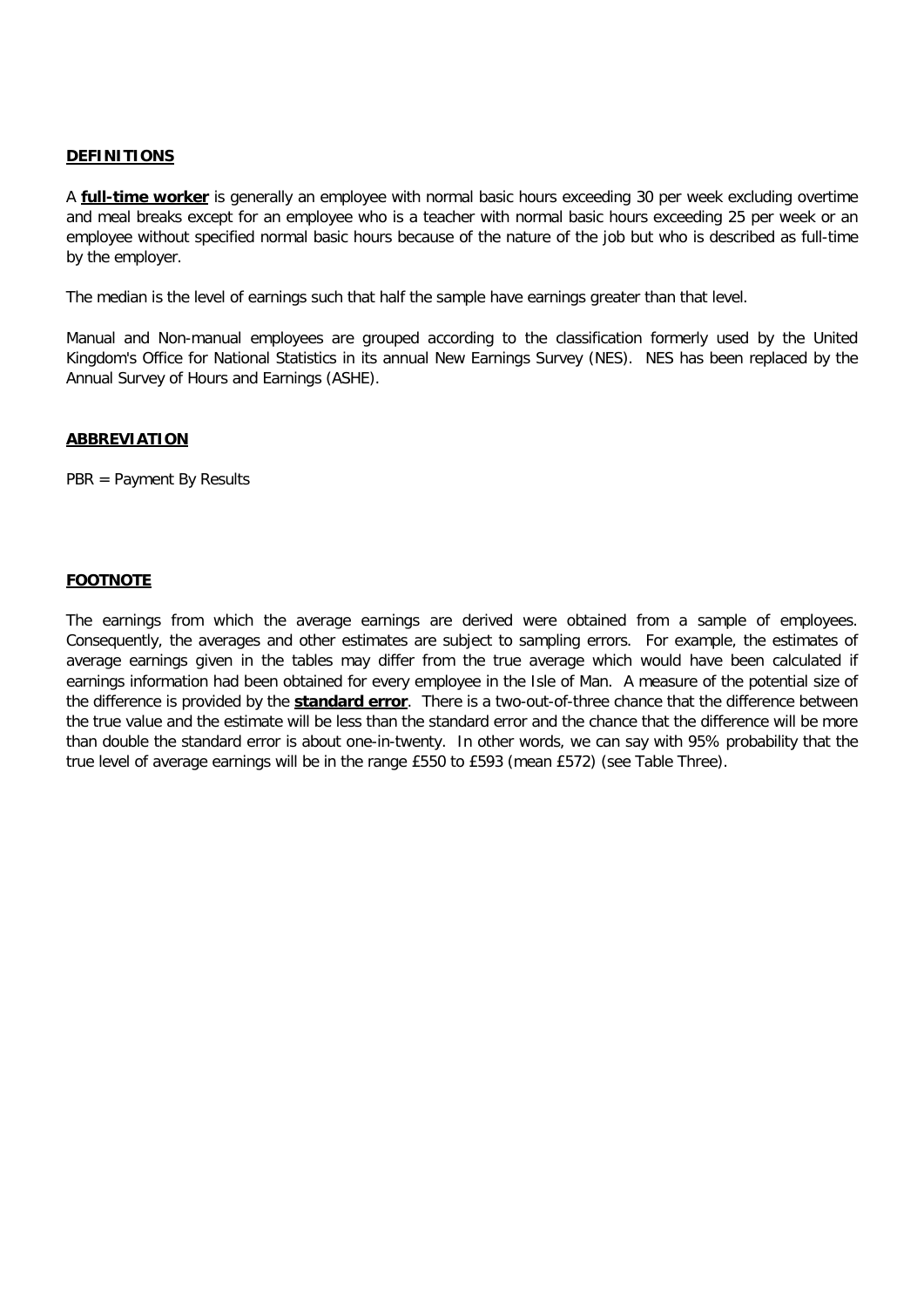The completed form is to be returned by 1st October 2009 to:-

ECONOMIC AFFAIRS DIVISION, ISLE OF MAN GOVERNMENT, ILLIAM DHONE HOUSE, 2 CIRCULAR ROAD, DOUGLAS, ISLE OF MAN, IM1 1PQ.



**IC**

**OC**

**PG**

**IS**

**A**

**B**

### **Earnings Survey 2009 - A compulsory inquiry under the Statistics Act 1999**

#### **CONFIDENTIAL**

- If the person named on the tear-off portion is in one of the exemption categories listed opposite, enter the appropriate category letter (A, B, ..................G) in this box. If this box has been completed, sign your name and enter the date overleaf and return the form.
- Please provide the following information about the employment, earnings and hours of the employee named on the tear-off portion for the pay week (or longer period used for pay purposes) which included 9th June, 2009.
- Please read the notes on the tear-off portion before answering the relevant questions.

### **1 Sex and year of birth**

(a) Is the employee male or female? (Circle 1 or 2)

(b) What is the employee's year of birth?

# **2 Occupation**

(a) What, if any, is the employee's job title?....................................................................................................

(b) Give a short description of the work this employee does ......................................................................

...................................................................................................................................................................... ......................................................................................................................................................................

(c) Has the employee worked at this same job in your organisation for one year or more? (Circle 1 or 2)

| One year or more $1$ |                |  |
|----------------------|----------------|--|
| Under one year       | $\overline{2}$ |  |

 $1 \mid 9$ 

Male 1 Female

# **3 Basic weekly hours of work**

(a) How many hours, excluding overtime and main meal breaks, is this employee expected to work in a normal week?

(b) If it is not possible to give a specific number of hours, indicate if the employee is regarded as full-time or part-time. (Circle 1 or 2)



#### **PLEASE DETACH THIS PART BEFORE RETURNING THE FORM**

Particulars of the employee for whom the information is required.

Mr/Mrs/Miss/Ms............................................................

........................................................................................

#### **EXEMPTIONS**

- **A** a private domestic servant who resides at their place of work
- **B** one of your former employees now retired and receiving an occupational pension (but not a wage or salary)
- **C** a wife working for her husband, or a husband working for his wife
- **D** a person employed outside the Isle of Man
- **E** a person who left your employment before 8th June, 2009
- **F** a company director who does not receive a salary
- **G** a person receiving an annuity

#### **NOTES**

|   | If the year of birth is not available, please give<br>an estimate.                                                                                                                                                                                                                                                                                                                     |
|---|----------------------------------------------------------------------------------------------------------------------------------------------------------------------------------------------------------------------------------------------------------------------------------------------------------------------------------------------------------------------------------------|
| 2 | Terms which are not self-explanatory (e.g. grade<br>B, class 1 or group 3) should not be used on<br>their own.<br>In (b) say what the employee does, not what he<br>or she is.<br>If the employee is a working proprietor or<br>company director who has a salary for an<br>executive role in the firm, show both status of<br>the person and the job for which the salary is<br>paid. |
|   | Include all guaranteed hours, even if they were<br>not worked in the survey week.<br>Leave out all overtime hours, even if these are<br>worked regularly or are part of the contract.                                                                                                                                                                                                  |

#### PLEASE TURN OVER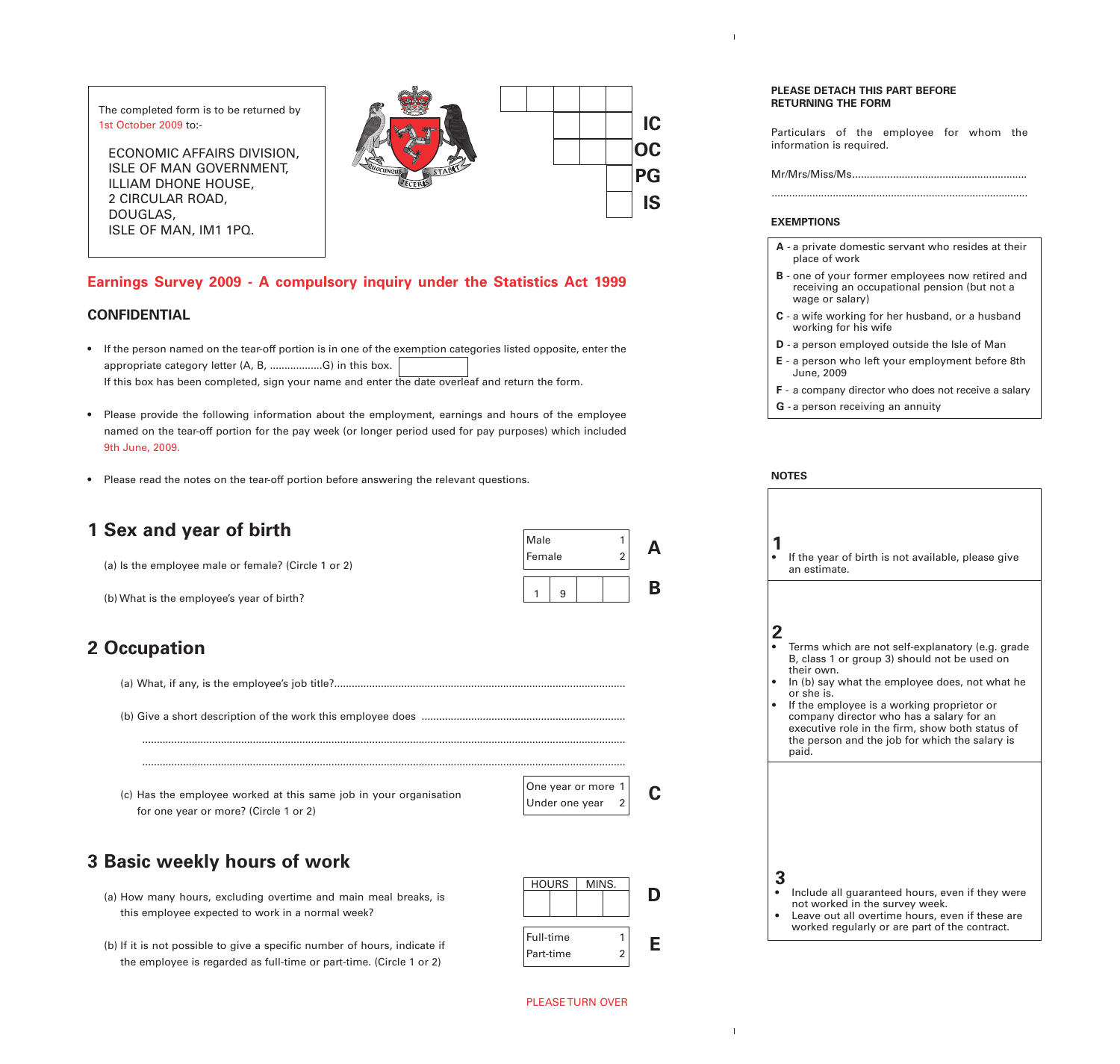- **4** The pay-period is the period for which the employee was paid (e.g. a week for weekly paid employees; a month for monthly paid). The earnings figures given in answer to question 5 must relate to this period.
- Ignore losses of overtime. • Ignore absences which did not affect earnings because of guaranteed payments.

### **5**

- Give gross figures, before the deduction of I.T.I.P., national insurance, pension scheme and any voluntary deductions.
- Include all payments, whenever paid, relating to this period, but leave out amounts paid in this period (such as arrears or advances of pay) which relate to other periods.
- Include any sick pay paid by the employer relating to the period.
- Include salaries paid to working proprietors and company directors, but leave out all other payments to them such as fees.
- Leave out payments of travelling, subsistence, etc. expenses.
- Where bonuses or similar payments are not paid in each pay-period, include the appropriate fraction of the bonus payments relating to the pay-period stated in the answer to question 4(a) calculated by dividing the last payment (or next payment if known) by the number of payperiods it covers, e.g. for monthly paid staff, divide an annual or quarterly bonus by 12 or 3 respectively; for weekly paid staff divide an annual monthly bonus by 52 or 4 respectively.
- Any part of normal basic hours reported at  $3(a)$ paid at overtime rates should not be recorded at 5(a) and 5(b) but should be shown at 5(e) as a premium element.
- Leave out all payments in kind except for agricultural and catering workers. In their case include the reckonable value of accommodation, meals, etc. provided by the employer.
- Total gross pay should equal the sum of the previous five items (b) to (f).

#### THANK YOU FOR COMPLETING THIS FORM. NOW PLEASE SEND IT BACK BY 1ST OCTOBER 2009 TO THE ADDRESS SHOWN BELOW, USING THE PREPAID BUSINESS REPLY LABEL SUPPLIED (NO STAMP IS NEEDED).

ECONOMIC AFFAIRS DIVISION, ISLE OF MAN GOVERNMENT, ILLIAM DHONE HOUSE, 2 CIRCULAR ROA D, DOUGLAS, ISLE OF MAN, IM1 1PQ

# **4 Pay-period length, effect of absence and pay rates**

(a) Please show the length of the pay-period you will use to give details of the employee's earnings at question 5. (Circle appropriate pay-period)

one week 1 two weeks 2 three weeks four weeks 4 five weeks 5 calendar month 6 other (please specify) ............................................7 **F**

on adult rates 1

on trainee/junior rates 2

- (b) Were the employee's earnings for the pay-period affected by absence? (For example because of sickness, holiday or other absence, short-time working or the employment lasting only part of the period). (Circle 1 or 2)
- (c) Is the employee regarded as being paid on adult rates or on trainee/junior rates ? (Circle 1 or 2)

# **5 Earnings for the pay-period**

Please show by entering the amounts in the appropriate boxes, how the employee's pay for the pay-period including 9th June was made up.

#### **Overtime**

- (a) The actual hours of overtime worked in excess of normal basic hours reported at 3(a) The set of the set of the set of the If none, enter "NIL"
	- (e.g. if 4 additional hours were worked at time and a half enter 4 not 6).
- (b) Overtime earnings the full amount for the period, not just the premium element. If none, enter "NIL"

#### **Incentive payments**

- e.g. piecework, bonuses (including profit sharing), commission, productivity and other incentive payments.
- (c) Where made in each pay-period, enter the fraction which relates to one pay-period. The pay-period. The set of the set of the set of the set of the set of the set of the set of the set of the set of the set of the set of the set of the set of the set of the set of the set of the set of the set
- (d) Where made less often than each pay-period, enter the fraction which relates to one pay-period. The same section of the set of the set of the set of the set of the set of the set o

#### **Shift premium etc. payments**

(e) Premium payments (not total pay) for shift work disturbances, and for night work or weekend work where these are not treated as overtime. If none, enter "NIL"

#### **All other payments, including basic pay**

(f) Basic pay and all other payments not shown above.

If none, enter "NIL"

(g) TOTAL GROSS PAY for the pay-period (items (b) to (f)).

If none, enter "NIL"



Please give the name of someone who will deal with any queries about the answers on this form.









earnings affected  $\begin{vmatrix} 1 \\ 2 \end{vmatrix}$  **G** 

**H**